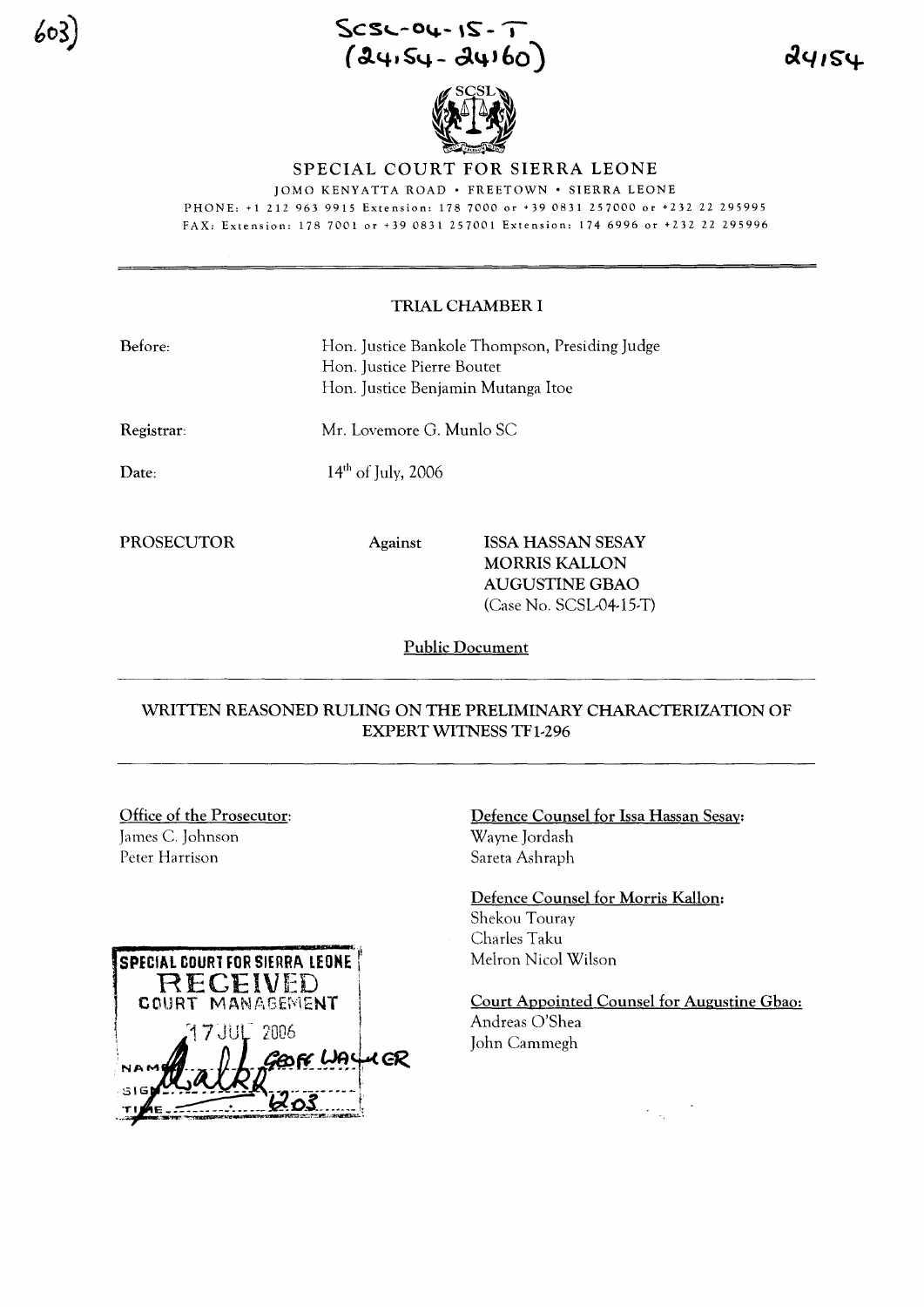TRIAL CHAMBER I ("Trial Chamber") of the Special Court for Sierra Leone ("Special Court") composed of Hon. Justice Bankole Thompson, Presiding Judge, Hon. Justice Pierre Boutet, and Hon. Justice Benjamin Mutanga ltoe;

NOTING the "Report on the Situation in Sierra Leone in Relation to Children with the Fighting Forces" disclosed by the Office of the Prosecution ("Prosecution") on the 4<sup>th</sup> of May, 2005 pursuant to Rule 94 of the Rules of Procedure and Evidence of the Court ("Rules") and, in particular, the *Curriculum* Vitae of Expert Witness TF 1-296 attached thereto;

NOTING that on the 11<sup>th</sup> of July, 2006, this Chamber, having heard the parties, delivered an Oral Ruling accepting Witness TFI-296 as Expert Witness;

NOTING that the Chamber indicated at that time that a reasoned written Ruling on this matter would be delivered in due course;

PURSUANT to Article 17 of the Statute of the Special Court for Sierra Leone and Rules 54, 75 and 94 of the Rules;

#### THE TRIAL CHAMBER HEREBY ISSUES ITS REASONED **WRITTEN** RULING:

#### A. Background

1. Expert Witness TFI-296 was included in the initial Prosecution Witness List in this Trial and was accordingly formally classified by the Prosecution as an Expert Witness,<sup>1</sup> but the said Expert Witness TFI-296 was not included in the initial Prosecution Witness List for the CDF Trial.

2. Each Defence Team in the RUF Trial did indicate, with Notice pursuant to Rule 94(B) of the Rules, its intention to cross-examine the Witness on her "Report on the Situation in Sierra Leone in Relation to Children with the Fighting Forces".

3. Following a Decision of this Chamber in the case of *Prosecutor v. Norman, Fofana and Kondewa,* Witness TFI-296 was included in the Prosecution Witness List for the CDF Trial and permitted to testify entirely in closed session in the said Trial, and did so testify.<sup>2</sup>

Case No. SCSLON-15-T  $\sqrt{\frac{1}{4}}$   $\sqrt{2}$  2.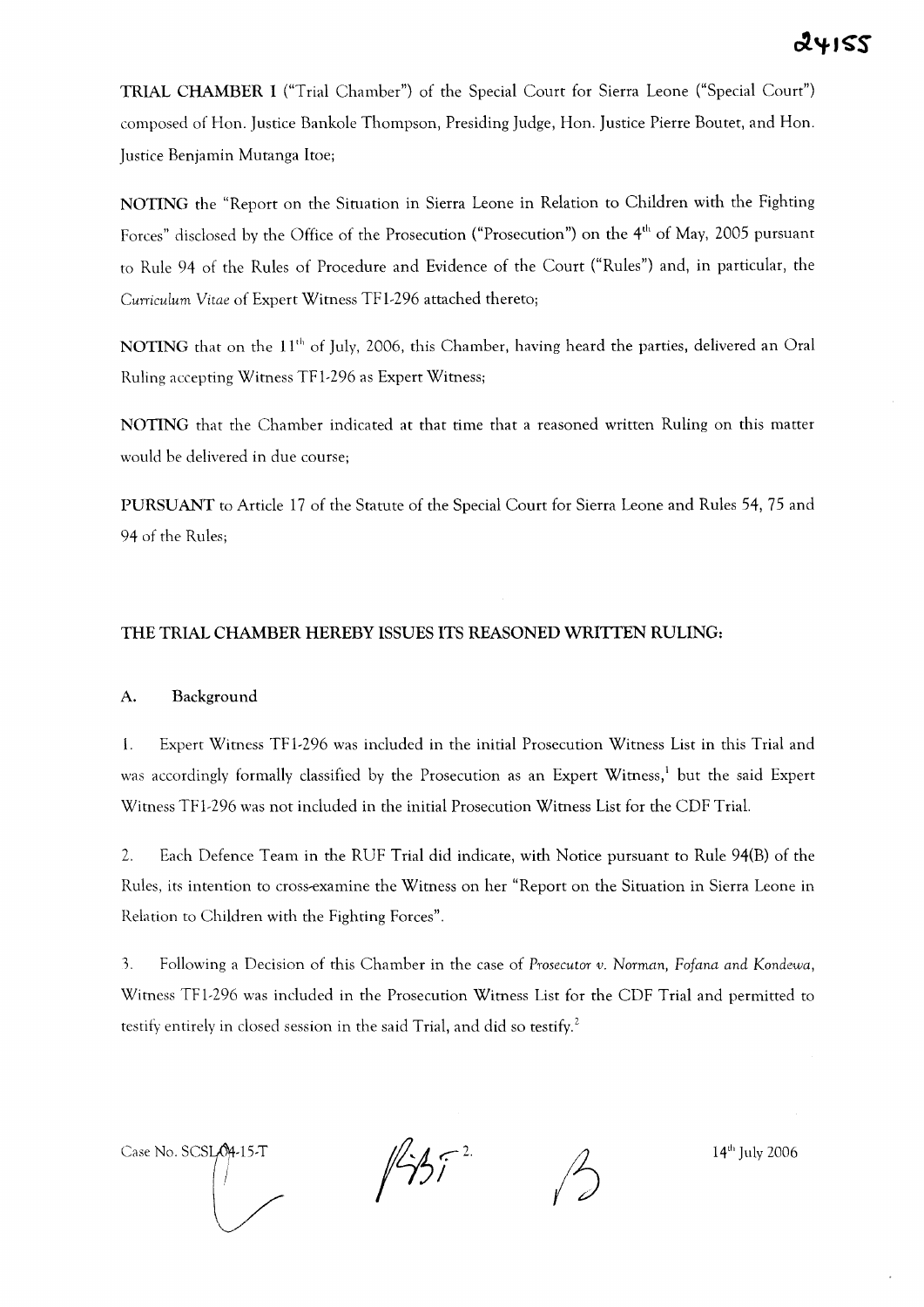4. In that same Decision, for the purposes of her projected testimony in the CDF Trial, this Trial Chamber characterized Witness TF 1-296 as an Expert Witness, in the following terms:

CONSIDERING the Child Soldier Witness' professional experience in general and in Sierra Leone particularly, which is detailed in her CV, properly characterize this witness as an expert on children within fighting forces;

CONSIDERING that by virtue of her experience and expertise, the Child Soldier Witness will be able to enlighten the Chamber on enlistment process of children into the CDF and give an explanation and evaluative opinion of the official age determination process undertaken during the disarmament process of child combatants;

5. However, no such specific expert characterization for the Witness in connection with her testimony in the RUF trial was made by the Trial Chamber prior to its Oral Ruling of the  $11<sup>th</sup>$  of July, 2006.

#### B. Applicable Law

6. Articulating the law governing Expert Witnesses, this Chamber recently held that it "has to decide first whether the witness has the necessary qualifications to be accepted as an expert, before determining whether his or her evidence is admissible as expert evidence".<sup>3</sup> We have also previously ruled that "the party calling the expert witness should satisfy the Trial Chamber that the expert witness has at his or her disposal the special knowledge, experience, or skills needed to potentially assist the Trial Chamber in its understanding or determination of issues in dispute."4

7. We are, further, guided by the principle that "the admission of expert evidence is a preliminary matter and must be distinguished from the Chamber's eventual assessment of the weight and probative value of the evidence."<sup>5</sup>

H. Rule *94bis* of the Rules specifically governs the issue of expert witness testimony. It provides as follows:

*<sup>4</sup> Prosecutor* I'. *Sesay, KaHon and Gbao,* Case No. SCSL-04-15-T, Decision on the Confidential Prosecution Notice Under Rule 92bis to Admit the Transcripts of Testimony of TF1-369, 23 May 2006. Please note that this Decision has been filed confidentially.



 $1457$  3.

<sup>I</sup> *Prosecutor v. Sesay, KaHon and Gbao,* Case No. SCSL-04-15-T, Materials Filed pursuant to Order to the Prosecution to File Disclosure Materials and Other Materials in Preparation for the Commencement of Trial of 1 April 2004, 26 April 2004. *. Prosecutor v. Norman, Fofana and Kondewa,* Case No. SCSL-04-14-T, Decision on Prosecution Request for Leave to Call

Additional Witnesses and for Orders for Protective Measures, 21 June 2005.

*<sup>\</sup> ld.,* Decision on Fofana Submissions Regarding Proposed Expert Witness Daniel J. Hoffman Phd., 7 July 2006.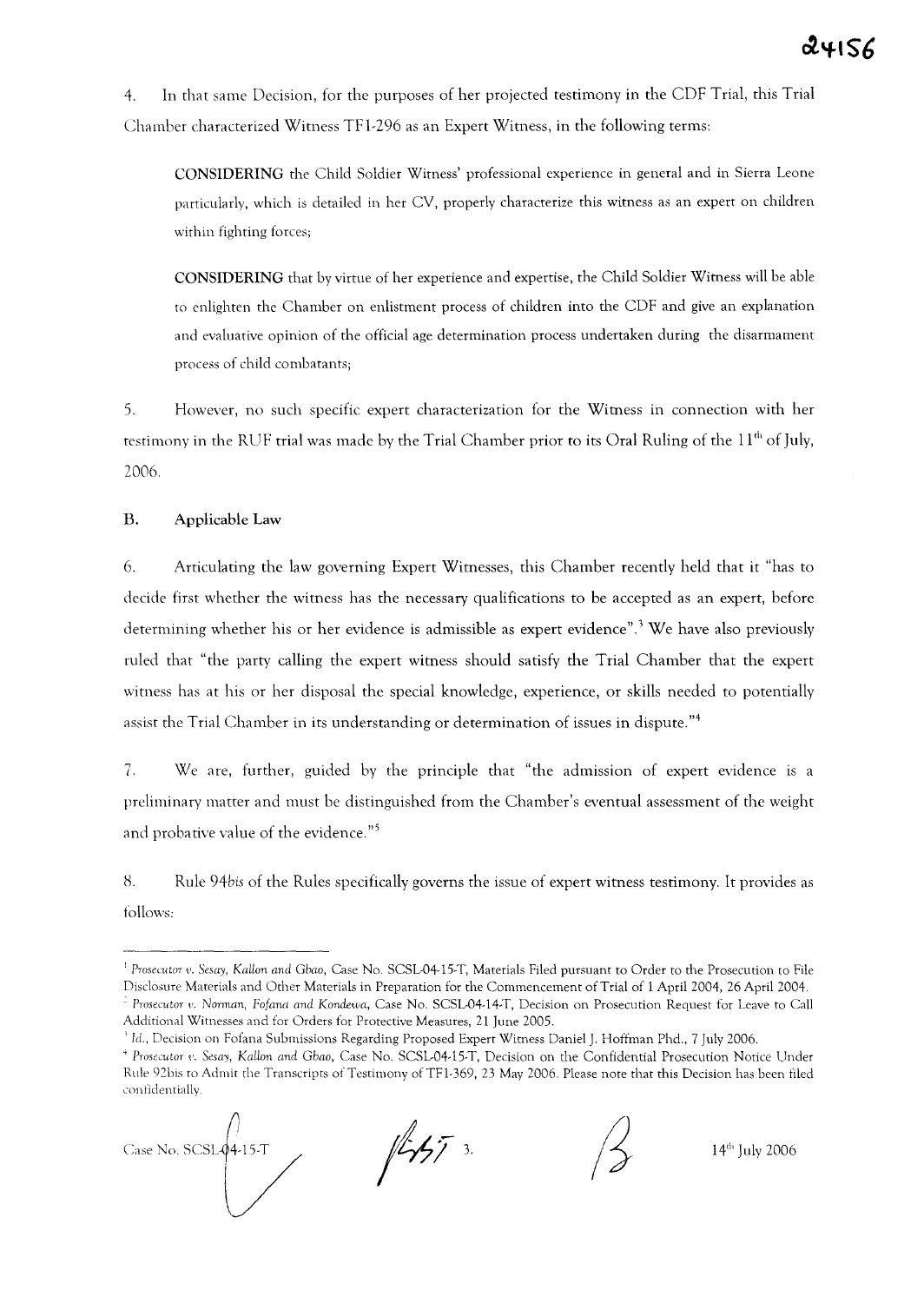(A) Notwithstanding the provisions of Rule 66(A), Rule 73bis(B)(iv)(b) and Rule 73ter(B)(iii)(b) of the present Rules, the full statement of any expert witness called by a party shall be disclosed to the opposing party as early as possible and shall be filed with the Trial Chamber not less than twenty one days prior to the date on which the expert is expected to testify.

(B) Within fourteen days of filing of the statement of the expert witness, the opposing party shall file a notice to the Trial Chamber indicating whether:

i. It accepts the expert witness statement; or

ii. It wishes to cross examine the expert witness.

ec) If the opposing party accepts the statement of the expert witness, the statement may be admitted into evidence by the Trial Chamber without calling the witness to testify in person.

9. However, the Chamber notes that this Rule does not provide a definition of an expert witness. We, therefore, adopt the definition of an "expert" as put forward in the ICTY Decision in the case of *Prosecutor*  $v$ . *Galic* of the  $3<sup>rd</sup>$  of July, 2002 that an expert is:

A person whom by virtue of some specialised knowledge, skill or training can assist the trier of fact to understand or determine an issue in dispute.<sup>6</sup>

10. Stating the object of the testimony of an expert witness, an ICTR Trial Chamber in the *Akayesu* case observed that an expert's testimony is "testimony intended to enlighten the Judges on specific issues of a technical nature, requiring special knowledge in a specific field"? In addition, as stated in *May and Wierda:*

The purpose of expert evidence is to provide a court with information that is outside its ordinary experience and knowledge. Indeed, a Trial Chamber should refrain from acting as its own expert in cases where expert evidence is appropriate. $8$ 

<sup>B</sup> *May and* Wierda, p. 199, para 6.83.



 $\frac{1}{4}$  4.

*<sup>\</sup> Id.*

<sup>&</sup>lt;sup>6</sup> Prosecutor v. Galic, IT-98-29-T, Decision Concerning the Expert Witnesses Ewa Tabeau and Richard Philipps, 3 July 2002, p.2. See also *Prosecutor* 1'. *Ndayambaje, Kanyabashi, Nyiramasuhuko, NtahobaLi, Nsabimana and Nteziryayo,* Case No. ICTR-98-42-T, Oral Decision on the Qualification of Mr. Edmond Babin as Defence Expert Wimess, 13 April 2005, para. S

*Prosecutor* t' *Akayesu,* ICTR-96-4-T, Decision on a Defence Motion for the Appearance of an Accused as an Expert Witness, 9 March 1998; see also Richard May and Marieke Wierda, International Criminal Evidence: Transnational 2002, *("May and Wierda"),* p. 202, para. 6.88.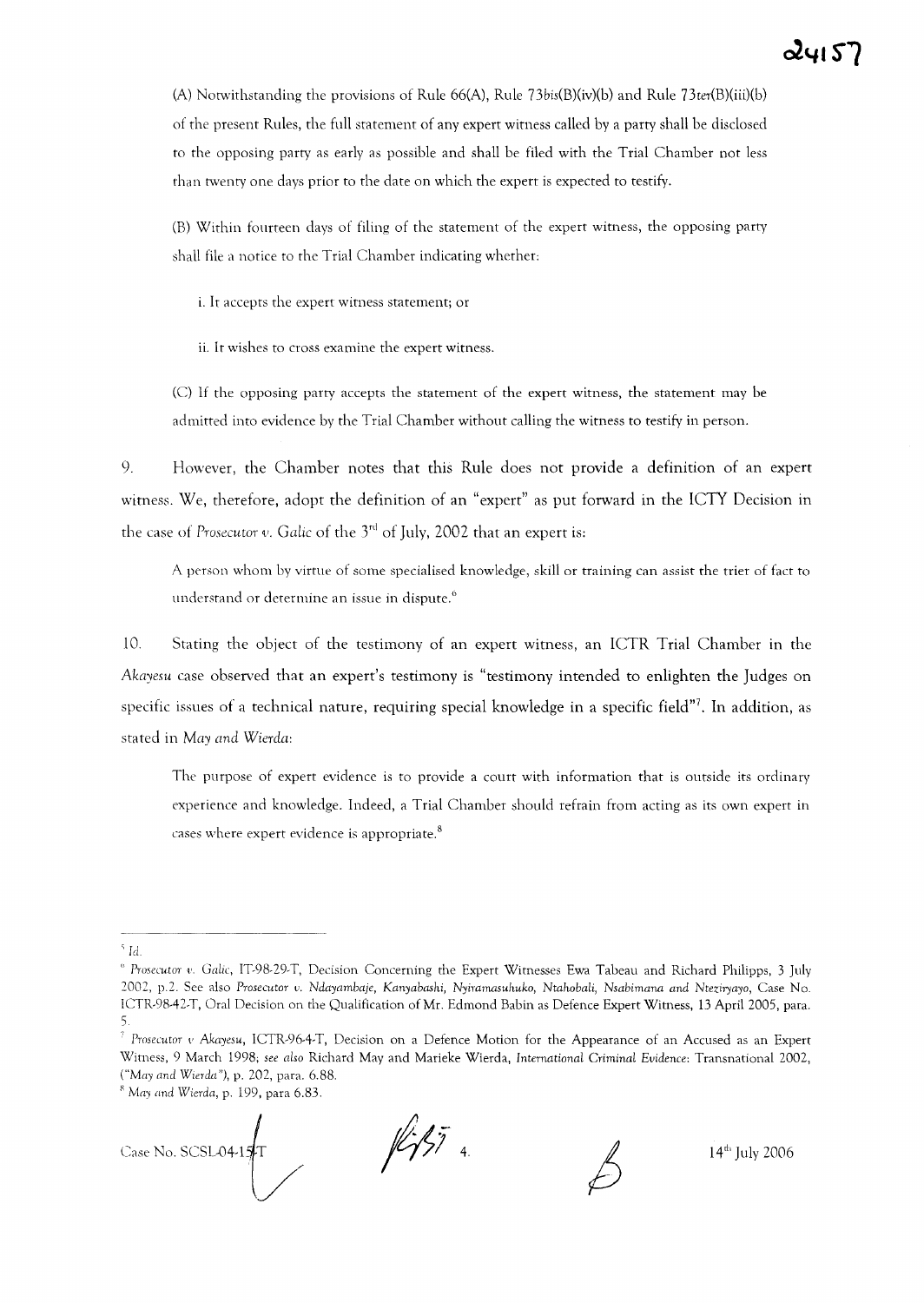#### 11. In addition the Appeals Chamber of the ICTR recently held that:

... nothing in Rule 94 bis of the Rules implies that, absent a timely motion from the party opposing an expert, a Trial Chamber is obligated to admit expert testimony or to accept a witness's qualification as an expert. Rule 94 bis only sets forth a procedure by which an expert's report can be accepted into evidence without that expert testifying. In other respects, the admission of expert testimony is governed only by the general provision of Rule 89, which entrusts the Trial Chamber with broad discretion to employ rules of evidence that "best favour a fair determination of the matter before it and are consonant with the spirit of the Statute and the general principles of law." The determination of whether an expert witness is qualified is subject to the Trial Chamber's discretion.<sup>9</sup>

The Chamber further held that:

... A witness's qualification as an expert turns on the contribution he or she can make to a Trial Chamber's analysis of a particular case. Thus, the same person might be qualified as an expert in one case and not in another.<sup>10</sup>

12. We recall that the standard for the admission of expert testimony, as held in *Bagosora,* is whether the specialized knowledge possessed by the expert, applied to the evidence which is the foundation of the opinion, may assist the Chamber in understanding the evidence.<sup>11</sup>

13. As regards the applicable criteria for the evaluation of an expert witness's *prima facie* qualification as an expert, this Chamber has previously held that such a preliminary finding can be made on the basis of the material before the Chamber and that the determination can be made on the basis of the witness's credentials and experience as outlined in his or her curriculum vitae.<sup>12</sup>

14. [Redacted)

Case No. SCSL04-25-T /

 $\mathbb{Z}/37$ 

14th July 2006

*<sup>,</sup> Prosecutor* Ii. Gacumbitsi, Case No. ICTR-2001-64-A, Judgment, 7 July 2006, para. 31.

<sup>10</sup> Id., para. 32.

<sup>&</sup>lt;sup>11</sup> Prosecutor v. Bagosora, Kabiligi, Ntabakuze, Nsengiyumva, Case No. ICTR-98-41-T, Decision on Motion for Exclusion of Expert Witness Statement of Filip Reyntjens, 28 September 2004, para. 8.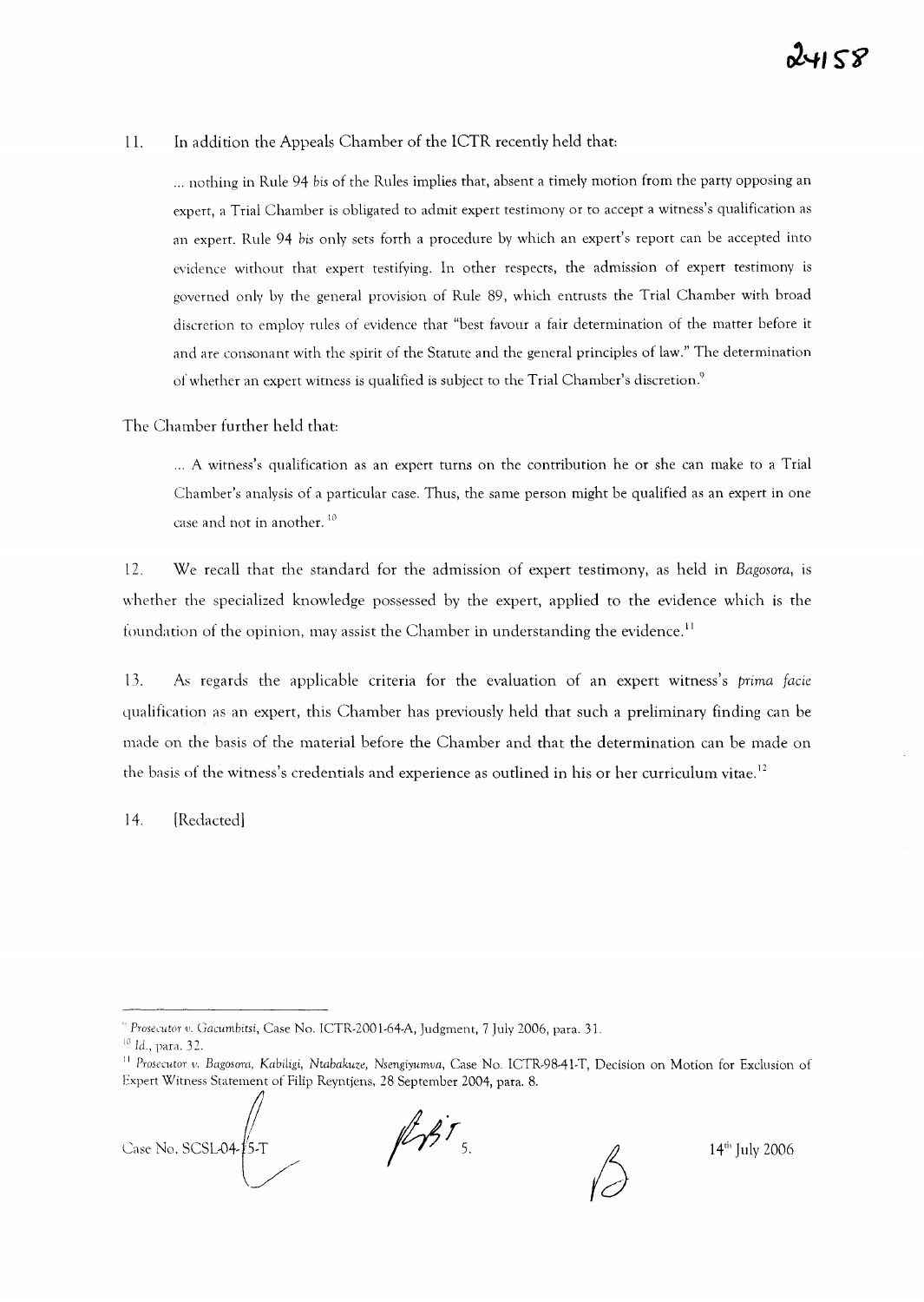#### C. Findings

15. For the purposes of her testimony before this Court in the RUF trial, this Chamber, consistent with the applicable jurisprudence outlined above, has carefully reviewed the *Curriculum Vitae* of Expert Witness TF 1-296. Based on such review and the fact that she was accepted and did testify as an Expert Witness before this Chamber in the CDF Trial on the 16<sup>th</sup> of June, 2005 as well as before Trial Chamber II in the AFRC Trial on the 4<sup>th</sup> and the 5<sup>th</sup> of October, 2005 the Chamber finds specifically that the Witness has several years of practical experience in various countries dealing with child protection issues while working for international and non governmental organizations.

16. By reason of the above findings, we are satisfied by virtue of her professional and practical experience and expertise in general, and particularly in Sierra Leone, that this Witness can be properly characterized as an expert on the issue of children in the fighting forces and provide assistance to this court on the process of child recruitment by the fighting forces as well as on the procedures concerning age verification.

17. The protective measures ordered by this Trial Chamber for this Witness, and in particular the measure of closed session for the entirety of her testimony, remain in force pursuant to Rule 75 of the Rules.

#### BASED ON THE AFOREMENTIONED

PURSUANT to Rule 54 and *94bis* of the Rules

#### THIS TRIAL CHAMBER HEREBY

ACCEPTS the Witness as an Expert Witness for the purposes of the RUF Trial.

The Defence will have the opportunity, if they so wish, to challenge Expert Witness TFI-296 qualifications, credentials, domain of expertise as well as the relevance and admissibility of her evidence during cross-examination, if any.

<sup>&</sup>lt;sup>12</sup> Prosecutor v. Norman, Fofana and Kondewa, Case No. SCSL-04-14-T, Decision on Fofana Submissions Regarding Proposed Expert Witness Daniel J. Hoftinan Phd., 7 July 2006, supra note 3.



 $1/1257$ 

14th July 2006